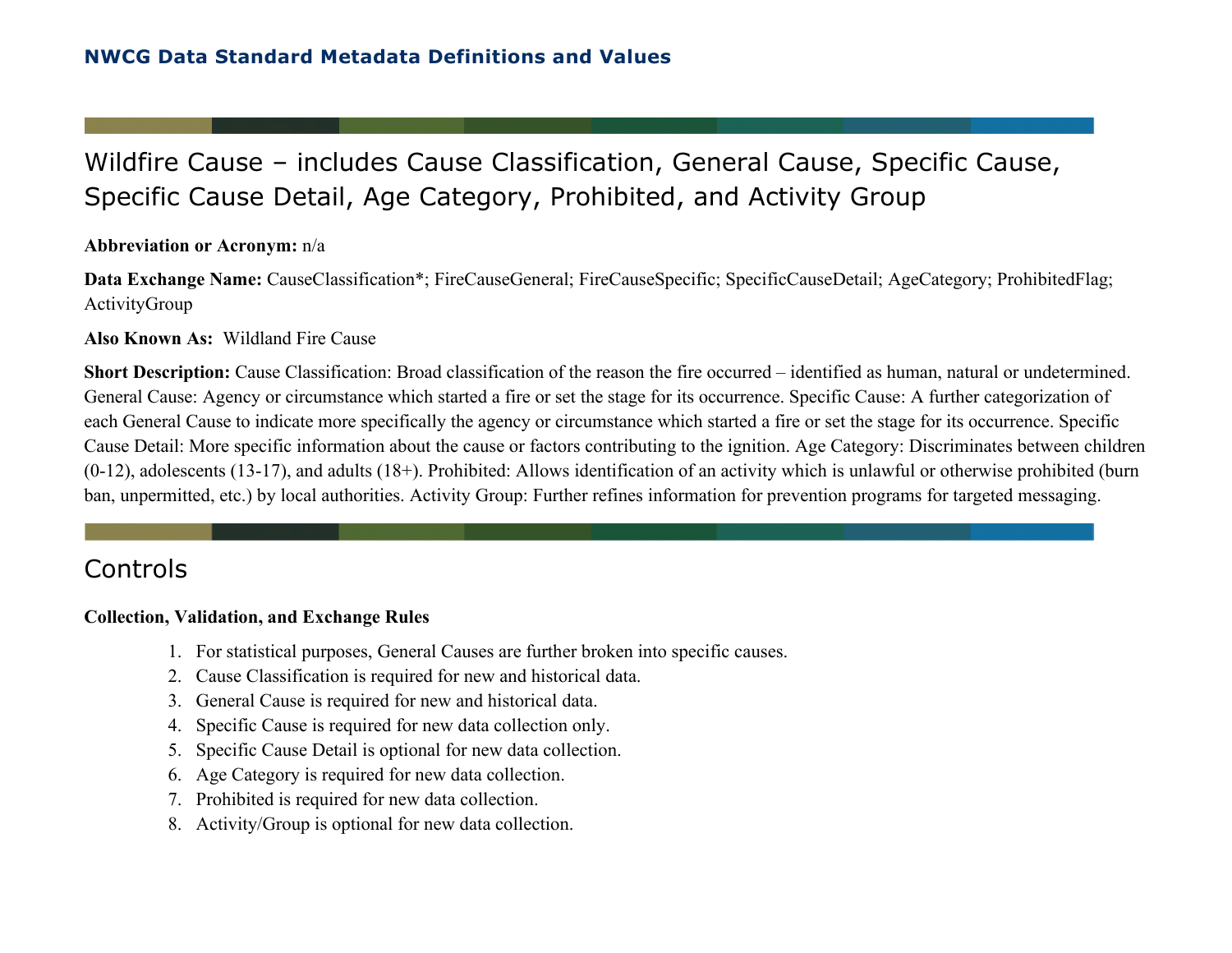- 9. When Other or Unknown are used for Specific Cause, Remarks are required.
- 10. When Other or Unknown are used for Specific Cause Detail, Remarks are required.
- 11. Remarks are optional for Age Category when Unknown is selected.
- 12. When Undetermined is selected for General Cause, Remarks are required.
- 13. When Other or Unknown are used for Activity Group, Remarks are required; for all other selected values Remarks are optional.
- 14. Identifying something as Prohibited results in a Yes answer.
- 15. Whether or not an activity was Prohibited is determined by local authorities, not by a national standard or definition.
- 16. By definition all Arson fires are Prohibited.
- 17. \*Cause Classification is exchanged as FireCause in IRWIN.

**Assigned by:** n/a

**Data Type:** String

**Case Sensitivity:** No

**Minimum Length:** 2

**Maximum Length:** 1024

**Format/Example:** n/a

**Valid Values:** See following chart

**Sensitivity Level:** n/a

**Steward:** Communication, Education, and Prevention Committee

**Version:** 2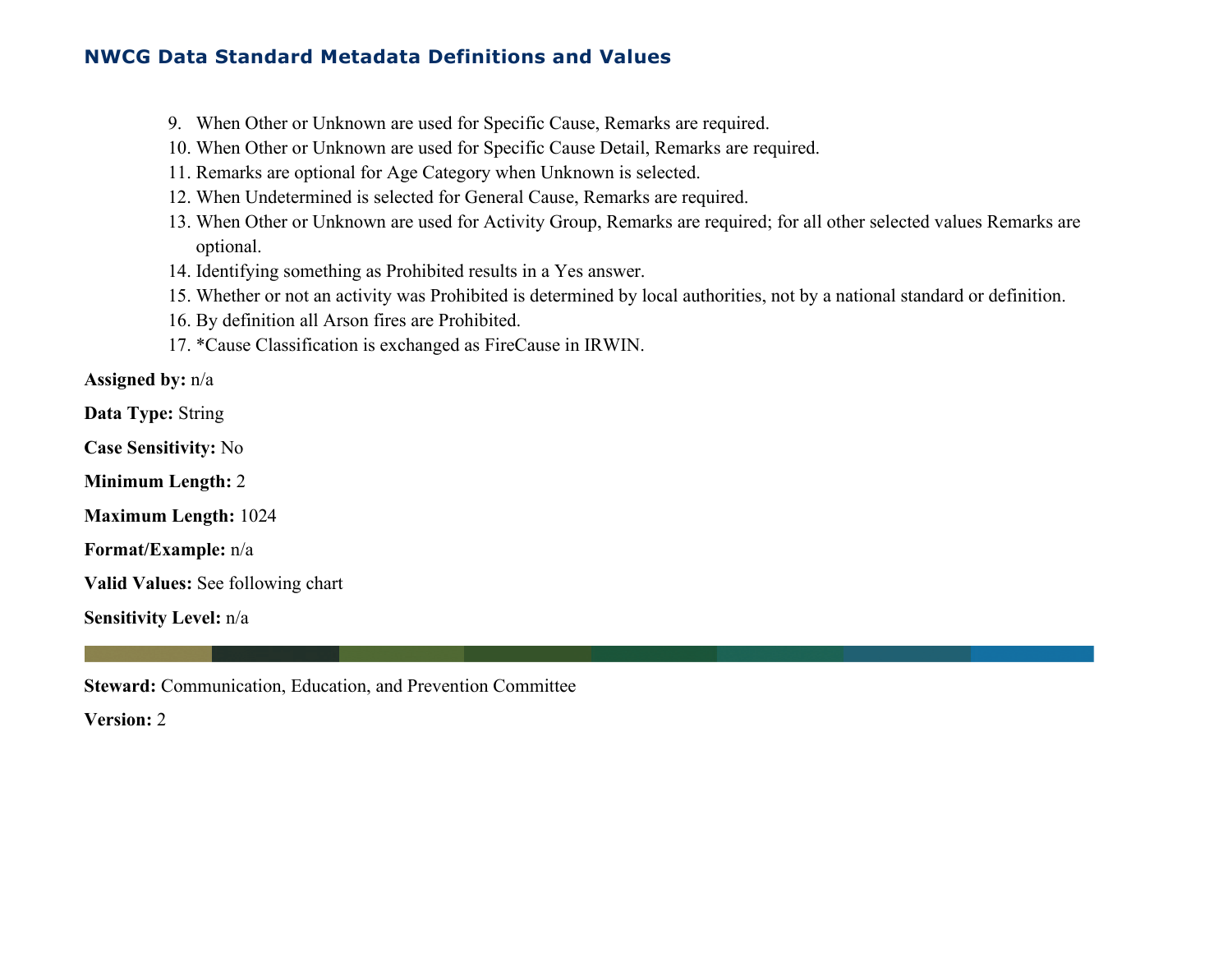| Cause<br><b>Classification</b><br>(Required) | <b>General Cause</b><br>(Required) | <b>Specific Cause</b><br>(Required for new data<br>collection) | <b>Specific Cause Detail</b><br>(Optional for new data<br>collection) | Age<br>Category<br>(Required<br>for new<br>data<br>collection) | (Required<br>for new<br>data<br>collection) | Prohibited Activity/Group (Optional for new data<br>collection) |
|----------------------------------------------|------------------------------------|----------------------------------------------------------------|-----------------------------------------------------------------------|----------------------------------------------------------------|---------------------------------------------|-----------------------------------------------------------------|
| <b>Natural</b>                               | Natural                            | Lightning                                                      | <b>NA</b>                                                             | <b>NA</b>                                                      | NA                                          | <b>NA</b>                                                       |
|                                              |                                    | Volcano                                                        |                                                                       |                                                                |                                             |                                                                 |
|                                              |                                    | Other (remarks required)                                       |                                                                       |                                                                |                                             |                                                                 |
|                                              |                                    | Unknown (remarks<br>required)                                  |                                                                       |                                                                |                                             |                                                                 |
| <b>Undetermined</b>                          | Undetermined                       | Under investigation                                            | <b>NA</b>                                                             | <b>NA</b>                                                      | <b>NA</b>                                   | Weather                                                         |
|                                              | (remarks required)                 | Not investigated                                               |                                                                       |                                                                |                                             | Suppression activity                                            |
|                                              |                                    | Origin and/or cause not<br>identified                          |                                                                       |                                                                |                                             |                                                                 |
|                                              |                                    | Origin destroyed                                               |                                                                       |                                                                |                                             |                                                                 |
| Human                                        | Undetermined                       | Under investigation                                            | <b>NA</b>                                                             | <b>NA</b>                                                      | <b>NA</b>                                   | Weather                                                         |
|                                              | (remarks required)                 | Not investigated                                               |                                                                       |                                                                |                                             | Suppression activity                                            |
|                                              |                                    | Origin and/or cause not<br>identified                          |                                                                       |                                                                |                                             |                                                                 |
|                                              |                                    | Origin destroyed                                               |                                                                       |                                                                |                                             |                                                                 |
| Human                                        | Debris and open burning            | <b>Branding</b>                                                | Abandoned/unattended                                                  | Child (0-<br>12)                                               | Check for<br>Yes                            | Construction                                                    |
|                                              |                                    | <b>Burn Barrel</b>                                             | Burning during poor<br>conditions                                     | Adolescent<br>$(13-17)$                                        |                                             | <b>Electrical utilities</b>                                     |
|                                              |                                    | Burning personal items                                         | Burning prohibited material                                           | Adult<br>$(18+)$                                               |                                             | Farming/ranching                                                |
|                                              |                                    | Distress/signal fire                                           | Defective incinerator                                                 | Unknown                                                        |                                             | Government/tribal activities                                    |
|                                              |                                    |                                                                |                                                                       | (remarks)                                                      |                                             |                                                                 |
|                                              |                                    |                                                                |                                                                       | optional)                                                      |                                             |                                                                 |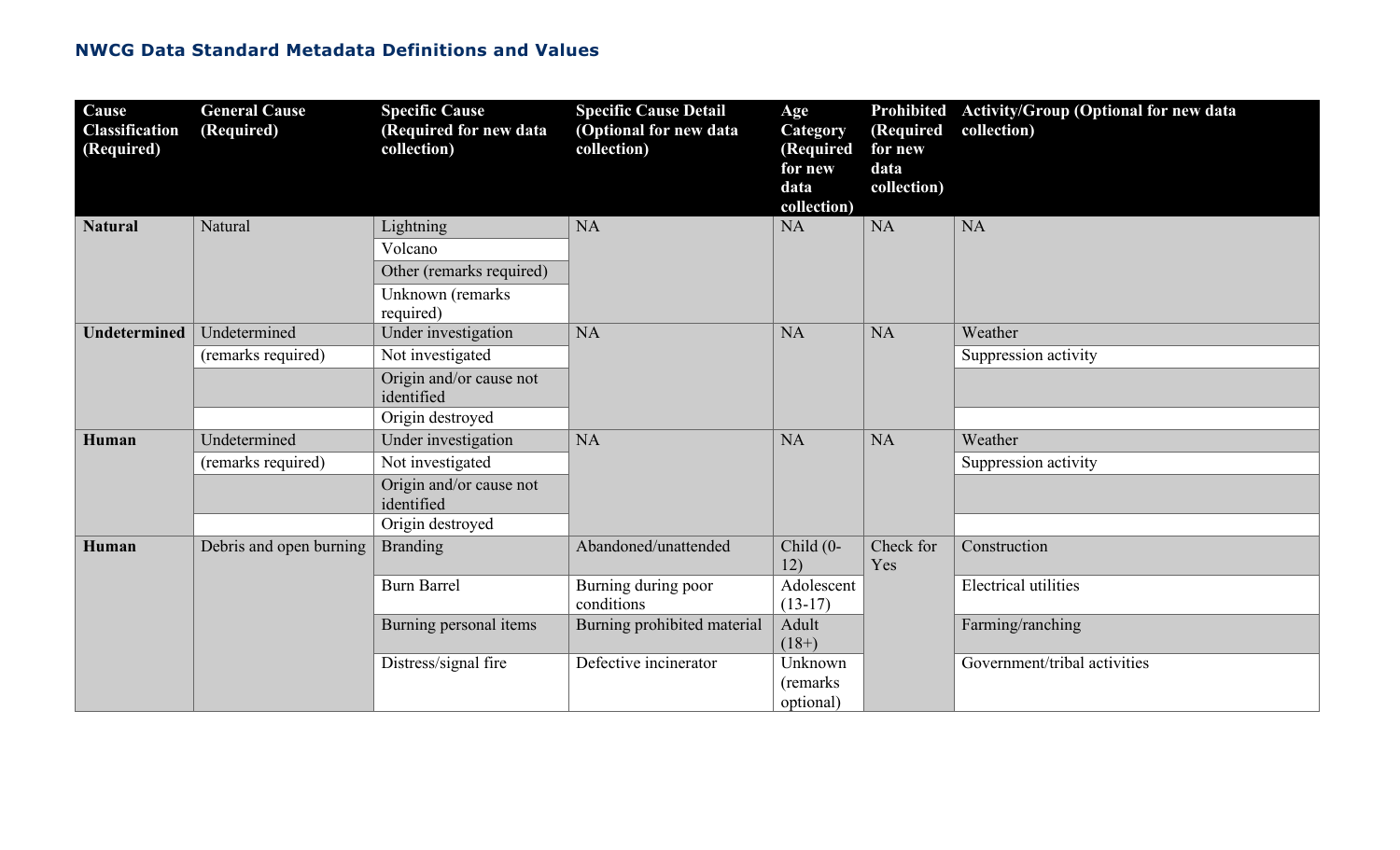| Cause<br><b>Classification</b><br>(Required) | <b>General Cause</b><br>(Required) | <b>Specific Cause</b><br>(Required for new data<br>collection) | <b>Specific Cause Detail</b><br>(Optional for new data<br>collection) | Age<br>Category<br>(Required<br>for new<br>data<br>collection) | (Required<br>for new<br>data<br>collection) | Prohibited Activity/Group (Optional for new data<br>collection) |
|----------------------------------------------|------------------------------------|----------------------------------------------------------------|-----------------------------------------------------------------------|----------------------------------------------------------------|---------------------------------------------|-----------------------------------------------------------------|
|                                              |                                    | Ditch/fence line burning                                       | Failure to follow permit<br>instruction                               |                                                                |                                             | Hunting/trapping/fishing                                        |
|                                              |                                    | <b>Escaped Prescribed Burn</b>                                 | Haystack/hay bales                                                    |                                                                |                                             | Law enforcement                                                 |
|                                              |                                    | Field/agricultural burning                                     | Improper disposal hot<br>ashes/coals                                  |                                                                |                                             | Logging/forestry                                                |
|                                              |                                    | Hand pile/slash                                                | Improper screening                                                    |                                                                |                                             | Military                                                        |
|                                              |                                    | Machine pile/slash                                             | Inadequate control<br>line/clearing                                   |                                                                |                                             | Mining/extraction                                               |
|                                              |                                    | Open trash burning                                             | Inadequate mop up                                                     |                                                                |                                             | Motorist                                                        |
|                                              |                                    | Other land clearing                                            | Inadequate resources to<br>control                                    |                                                                |                                             | Other utilities                                                 |
|                                              |                                    | Pest<br>control/deterrent/smoke<br>out                         | Mulch/chip/sawdust piles                                              |                                                                |                                             | Private/residential                                             |
|                                              |                                    | Right-of-way clearing                                          | Other (remarks required)                                              |                                                                |                                             | Transient                                                       |
|                                              |                                    | Yard debris                                                    | Unknown (remarks<br>required)                                         |                                                                |                                             | Other (remarks required)                                        |
|                                              |                                    | Other (remarks required)                                       |                                                                       |                                                                |                                             | Unknown (remarks required)                                      |
|                                              |                                    | Unknown (remarks<br>required)                                  |                                                                       |                                                                |                                             | (Optional remarks for all)                                      |
| Human                                        | Equipment and vehicle<br>use       | Electric motor/power<br>tools/battery                          | Accumulated debris                                                    | Child (0-<br>12)                                               | Check for<br>Yes                            | Construction                                                    |
|                                              |                                    | Trailer                                                        | <b>Battery</b>                                                        | Adolescent<br>$(13-17)$                                        |                                             | Hunting/trapping/fishing                                        |
|                                              |                                    | Aircraft                                                       | <b>Brakes</b>                                                         | Adult<br>$(18+)$                                               |                                             | Recreation                                                      |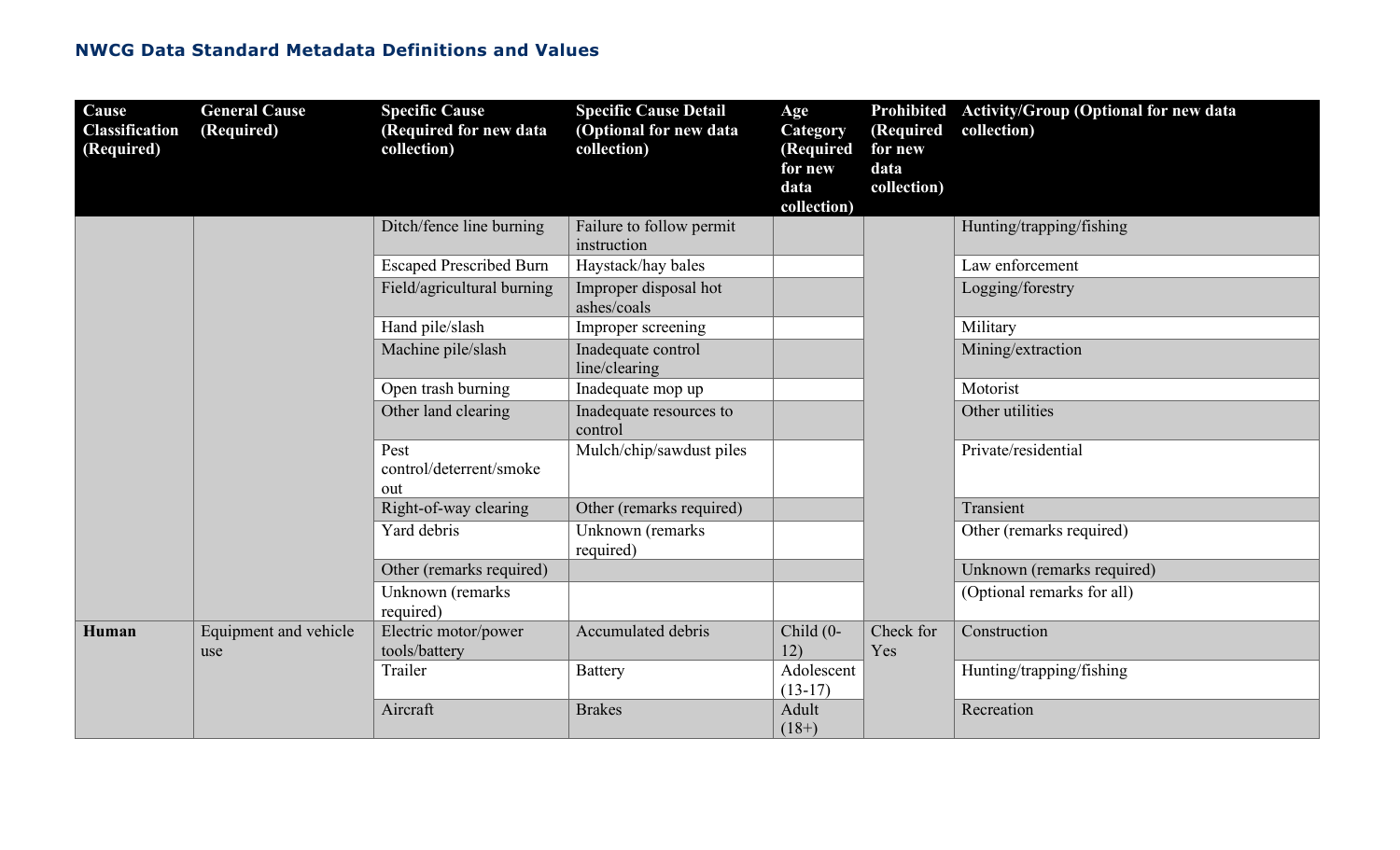| Cause<br><b>Classification</b><br>(Required) | <b>General Cause</b><br>(Required) | <b>Specific Cause</b><br>(Required for new data<br>collection) | <b>Specific Cause Detail</b><br>(Optional for new data<br>collection) | Age<br>Category<br>(Required<br>for new<br>data<br>collection) | (Required<br>for new<br>data<br>collection) | Prohibited Activity/Group (Optional for new data<br>collection) |
|----------------------------------------------|------------------------------------|----------------------------------------------------------------|-----------------------------------------------------------------------|----------------------------------------------------------------|---------------------------------------------|-----------------------------------------------------------------|
|                                              |                                    | Chainsaw/brush saw/weed<br>trimmer                             | Cable block                                                           | Unknown                                                        |                                             | Farming/ranching                                                |
|                                              |                                    | Commercial transport<br>vehicle                                | Cable friction                                                        |                                                                |                                             | Private/residential                                             |
|                                              |                                    | Heavy equipment &<br>implements                                | Catalytic converter                                                   |                                                                |                                             | Logging/forestry                                                |
|                                              |                                    | OHV/ATV/motorcycle                                             | Chain/dragging object                                                 |                                                                |                                             | Government/tribal activities                                    |
|                                              |                                    | Passenger<br>vehicle/motorized RV                              | Collision/impact                                                      |                                                                |                                             | Military                                                        |
|                                              |                                    | Tractors/mowers/brush<br>hogs                                  | Electrical system/faulty<br>wiring                                    |                                                                |                                             | Law enforcement                                                 |
|                                              |                                    | $\overline{\text{UAS}/\text{model}}$ rockets &<br>airplanes    | Exhaust system                                                        |                                                                |                                             | Mining/extraction                                               |
|                                              |                                    | Watercraft                                                     | Fuel/lubricant/fluids                                                 |                                                                |                                             | <b>Electrical utilities</b>                                     |
|                                              |                                    | Hot work:<br>welder/grinder/torch/cutter                       | Overheating/radiant                                                   |                                                                |                                             | <b>Other Utilities</b>                                          |
|                                              |                                    | Other small engine<br>equipment                                | Powertrain                                                            |                                                                |                                             | Transient                                                       |
|                                              |                                    | Other (remarks required)                                       | Refueling operations                                                  |                                                                |                                             | Other (remarks required)                                        |
|                                              |                                    | Unknown (remarks<br>required)                                  | Rock/hard surface strike                                              |                                                                |                                             | Unknown (remarks required)                                      |
|                                              |                                    |                                                                | Spark arrestor<br>failure/missing                                     |                                                                |                                             | (Optional remarks for all)                                      |
|                                              |                                    |                                                                | Sparks/metal fragments<br>from cutting/welding                        |                                                                |                                             |                                                                 |
|                                              |                                    |                                                                | Tire/wheel failure                                                    |                                                                |                                             |                                                                 |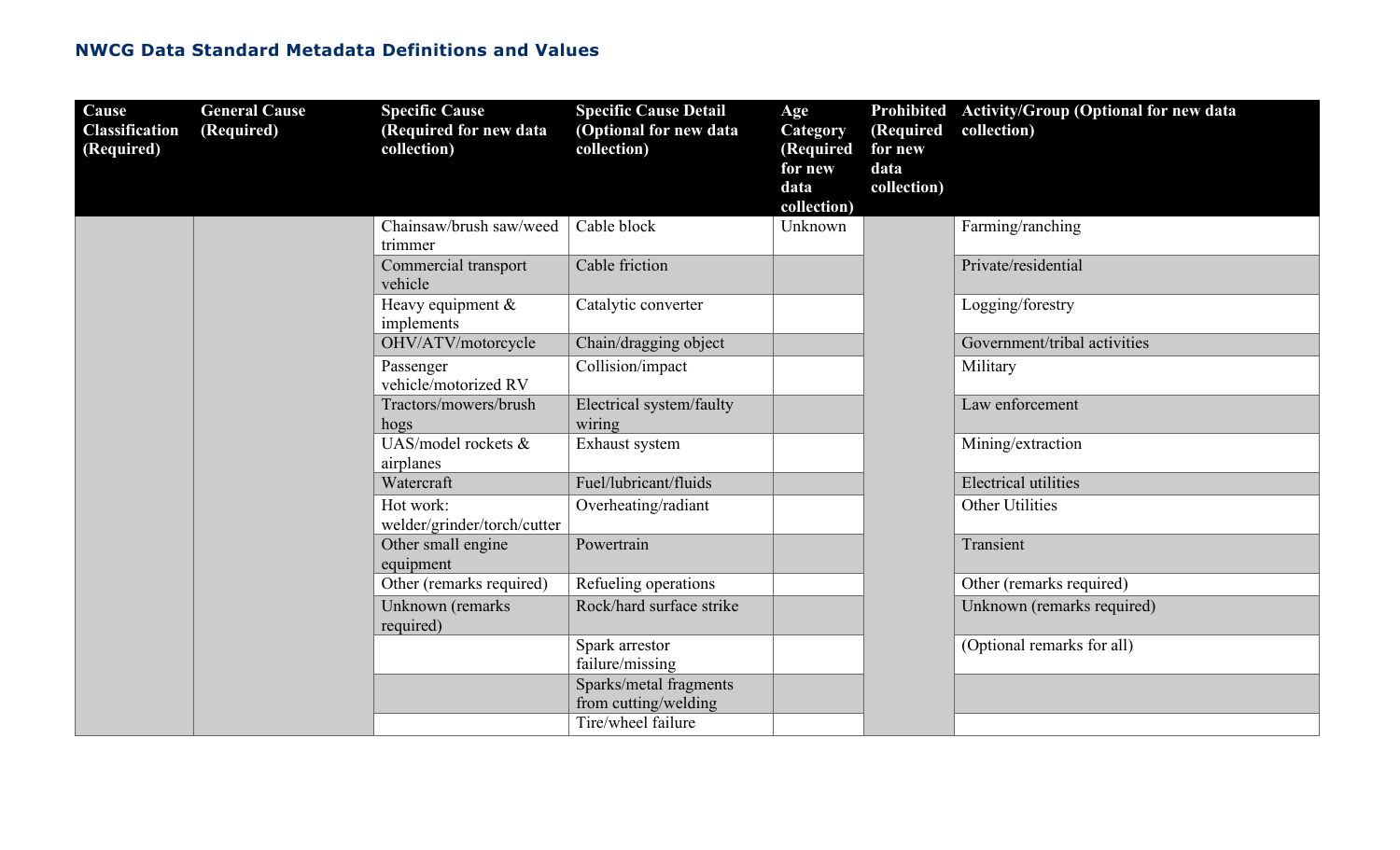| Cause<br><b>Classification</b><br>(Required) | <b>General Cause</b><br>(Required) | <b>Specific Cause</b><br>(Required for new data<br>collection) | <b>Specific Cause Detail</b><br>(Optional for new data<br>collection) | Age<br>Category<br>(Required<br>for new<br>data<br>collection) | (Required<br>for new<br>data<br>collection) | Prohibited Activity/Group (Optional for new data<br>collection) |
|----------------------------------------------|------------------------------------|----------------------------------------------------------------|-----------------------------------------------------------------------|----------------------------------------------------------------|---------------------------------------------|-----------------------------------------------------------------|
|                                              |                                    |                                                                | Other spark/friction/static                                           |                                                                |                                             |                                                                 |
|                                              |                                    |                                                                | Other mechanical failure                                              |                                                                |                                             |                                                                 |
|                                              |                                    |                                                                | Other (remarks required)                                              |                                                                |                                             |                                                                 |
|                                              |                                    |                                                                | Unknown (remarks<br>required)                                         |                                                                |                                             |                                                                 |
| Human                                        | Firearms and explosives<br>use     | Black powder/muzzle<br>loading                                 | All-lead projectile                                                   | Child (0-<br>12)                                               | Check for<br>Yes                            | Hunting/trapping/fishing                                        |
|                                              |                                    | Blasting                                                       | Copper jacketed projectile                                            | Adolescent<br>$(13-17)$                                        |                                             | Farming/ranching                                                |
|                                              |                                    | Exploding target shooting                                      | Solid copper projectile                                               | Adult<br>$(18+)$                                               |                                             | Private/residential                                             |
|                                              |                                    | Flares/fusees                                                  | Steel component projectile                                            | Unknown                                                        |                                             | Law enforcement                                                 |
|                                              |                                    | Inert target shooting                                          | Tracer/incendiary projectile                                          |                                                                |                                             | Military                                                        |
|                                              |                                    | Military ordnance                                              | Other (remarks required)                                              |                                                                |                                             | Recreation                                                      |
|                                              |                                    | Non-military tracer                                            | Unknown (remarks<br>required)                                         |                                                                |                                             | Transient                                                       |
|                                              |                                    | Other explosives                                               |                                                                       |                                                                |                                             | Other (remarks required)                                        |
|                                              |                                    | Other (remarks required)                                       |                                                                       |                                                                |                                             | Unknown (remarks required)                                      |
|                                              |                                    | Unknown (remarks)<br>required)                                 |                                                                       |                                                                |                                             | (Optional remarks for all)                                      |
|                                              |                                    |                                                                |                                                                       |                                                                |                                             |                                                                 |
|                                              |                                    | Unspecified shooting (for<br>historical mapping only)          |                                                                       |                                                                |                                             |                                                                 |
| Human                                        | Fireworks                          | Aerial fireworks                                               | Personal use                                                          | Child (0-<br>12)                                               | Check for<br>Yes                            | Private/residential                                             |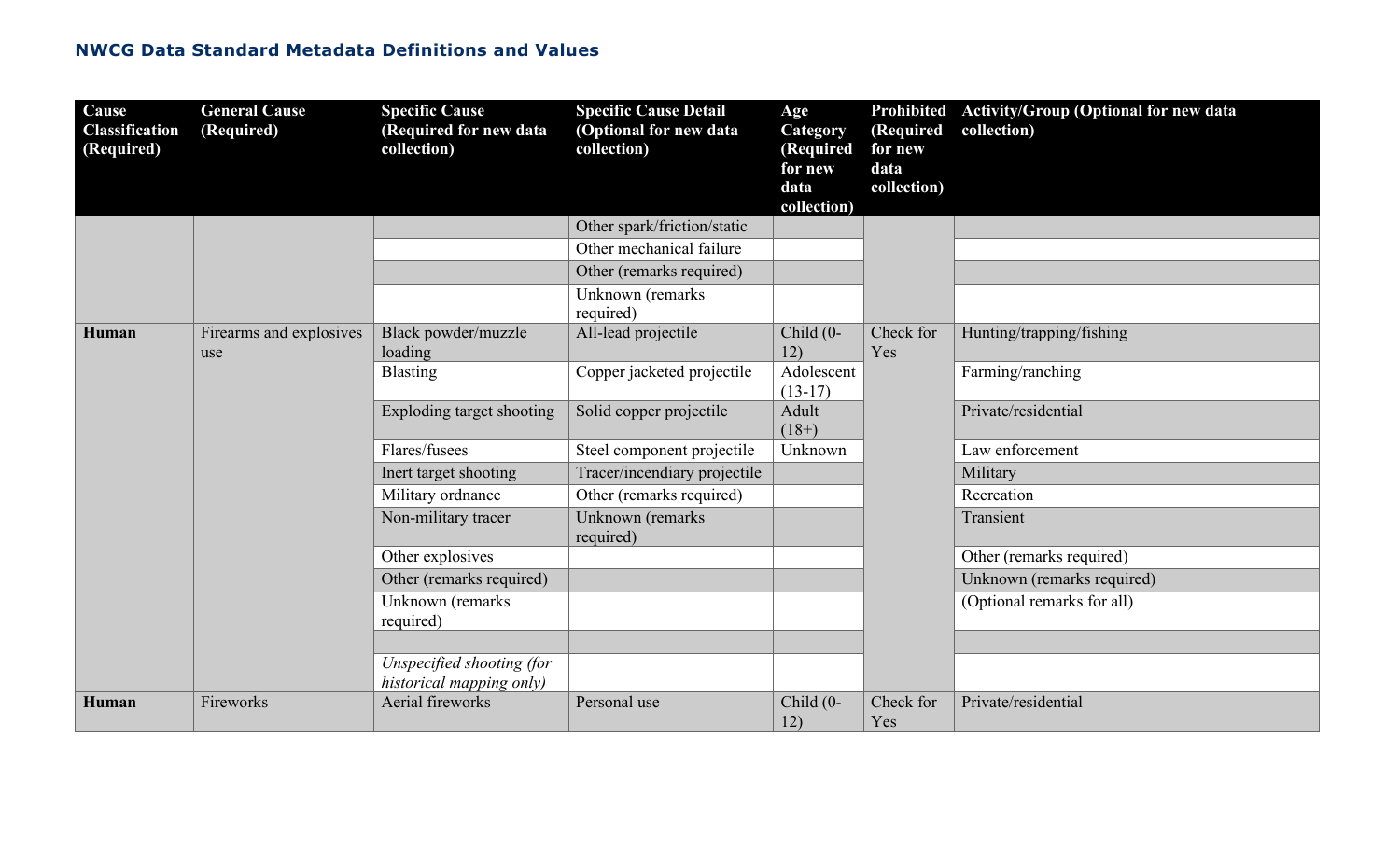| Cause<br><b>Classification</b><br>(Required) | <b>General Cause</b><br>(Required)             | <b>Specific Cause</b><br>(Required for new data<br>collection) | <b>Specific Cause Detail</b><br>(Optional for new data<br>collection) | Age<br>Category<br>(Required<br>for new<br>data<br>collection) | (Required<br>for new<br>data<br>collection) | Prohibited Activity/Group (Optional for new data<br>collection) |
|----------------------------------------------|------------------------------------------------|----------------------------------------------------------------|-----------------------------------------------------------------------|----------------------------------------------------------------|---------------------------------------------|-----------------------------------------------------------------|
|                                              |                                                | Ground fireworks                                               | Commercial use                                                        | Adolescent<br>$(13-17)$                                        |                                             | Government/tribal activities                                    |
|                                              |                                                | Other (remarks required)                                       |                                                                       | Adult<br>$(18+)$                                               |                                             | Law enforcement                                                 |
|                                              |                                                | Unknown (remarks<br>required)                                  |                                                                       | Unknown                                                        |                                             | Military                                                        |
|                                              |                                                |                                                                |                                                                       |                                                                |                                             | Unknown (remarks required)                                      |
|                                              |                                                |                                                                |                                                                       |                                                                |                                             | (Optional remarks for all)                                      |
| Human                                        | Power generation/<br>transmission/distribution | Electrical<br>transmission/distribution<br>systems             | Animal contact                                                        | <b>NA</b>                                                      | Check for<br>Yes                            | <b>Electrical utilities</b>                                     |
|                                              |                                                | Oil/gas<br>production/transportation                           | Arcing/clashing                                                       |                                                                |                                             | Other utilities                                                 |
|                                              |                                                | Solar utility system                                           | Faulty/damaged<br>wiring/hardware                                     |                                                                |                                             | Other (remarks required)                                        |
|                                              |                                                | Wind turbine/windmills<br>utility systems                      | Flaring/burn off                                                      |                                                                |                                             | Unknown (remarks required)                                      |
|                                              |                                                | Other (remarks required)                                       | Human contact                                                         |                                                                |                                             | (Optional remarks for all)                                      |
|                                              |                                                | Unknown (remarks<br>required)                                  | Foreign object contact                                                |                                                                |                                             |                                                                 |
|                                              |                                                |                                                                | Ruptured pipe or gas line                                             |                                                                |                                             |                                                                 |
|                                              |                                                |                                                                | Transformer                                                           |                                                                |                                             |                                                                 |
|                                              |                                                |                                                                | Vegetation contact                                                    |                                                                |                                             |                                                                 |
|                                              |                                                |                                                                | Other infrastructure failure                                          |                                                                |                                             |                                                                 |
|                                              |                                                |                                                                | Other (remarks required)                                              |                                                                |                                             |                                                                 |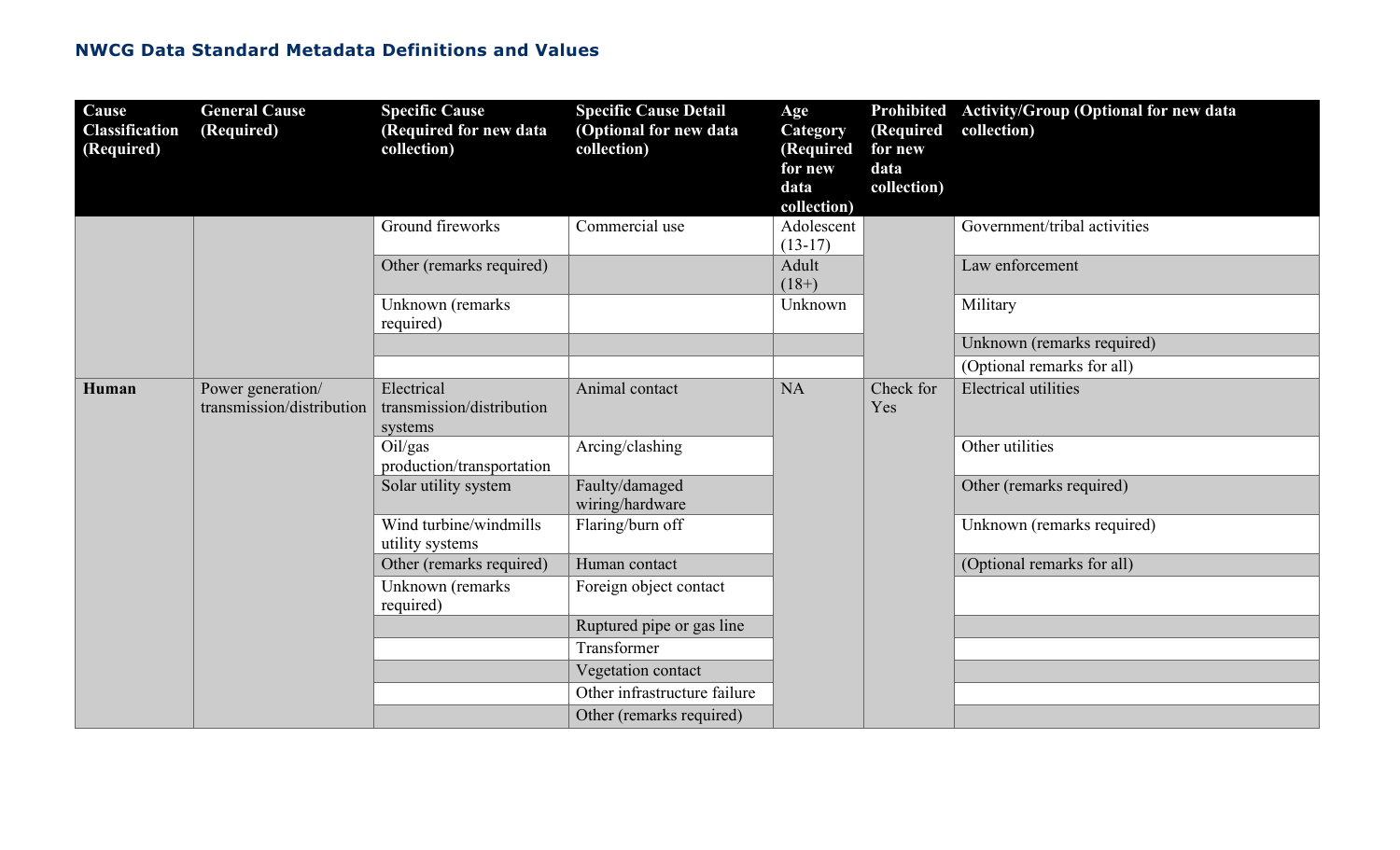| Cause<br><b>Classification</b><br>(Required) | <b>General Cause</b><br>(Required) | <b>Specific Cause</b><br>(Required for new data<br>collection) | <b>Specific Cause Detail</b><br>(Optional for new data<br>collection) | Age<br>Category<br>(Required<br>for new<br>data<br>collection) | (Required<br>for new<br>data<br>collection) | Prohibited Activity/Group (Optional for new data<br>collection) |
|----------------------------------------------|------------------------------------|----------------------------------------------------------------|-----------------------------------------------------------------------|----------------------------------------------------------------|---------------------------------------------|-----------------------------------------------------------------|
|                                              |                                    |                                                                | Unknown (remarks<br>required)                                         |                                                                |                                             |                                                                 |
| Human                                        | Railroad operations and            | <b>Brakes</b>                                                  | <b>NA</b>                                                             | <b>NA</b>                                                      | Check for                                   | Railroad                                                        |
|                                              | maintenance                        | Derailment                                                     |                                                                       |                                                                | Yes                                         | (Optional remarks)                                              |
|                                              |                                    | Dynamic grid failure<br><b>Exhaust particles</b>               |                                                                       |                                                                |                                             |                                                                 |
|                                              |                                    | Rail grinding                                                  |                                                                       |                                                                |                                             |                                                                 |
|                                              |                                    | Right-of-way vegetation<br>maintenance                         |                                                                       |                                                                |                                             |                                                                 |
|                                              |                                    | Track replacement                                              |                                                                       |                                                                |                                             |                                                                 |
|                                              |                                    | Hot work:<br>welder/grinder/torch/cutter                       |                                                                       |                                                                |                                             |                                                                 |
|                                              |                                    | Other mechanical failure                                       |                                                                       |                                                                |                                             |                                                                 |
|                                              |                                    | Other (remarks required)                                       |                                                                       |                                                                |                                             |                                                                 |
|                                              |                                    | Unknown (remarks<br>required)                                  |                                                                       |                                                                |                                             |                                                                 |
|                                              |                                    |                                                                |                                                                       |                                                                |                                             |                                                                 |
|                                              |                                    |                                                                |                                                                       |                                                                |                                             |                                                                 |
|                                              |                                    |                                                                |                                                                       |                                                                |                                             |                                                                 |
| Human                                        | Recreation and<br>ceremony         | Barbeque/smoker                                                | Abandoned/unattended                                                  | Child (0-<br>12)                                               | Check for<br>Yes                            | Hunting/trapping/fishing                                        |
|                                              |                                    | Bonfire/party fire                                             | Accelerant misuse                                                     | Adolescent<br>$(13-17)$                                        |                                             | Mining/extraction                                               |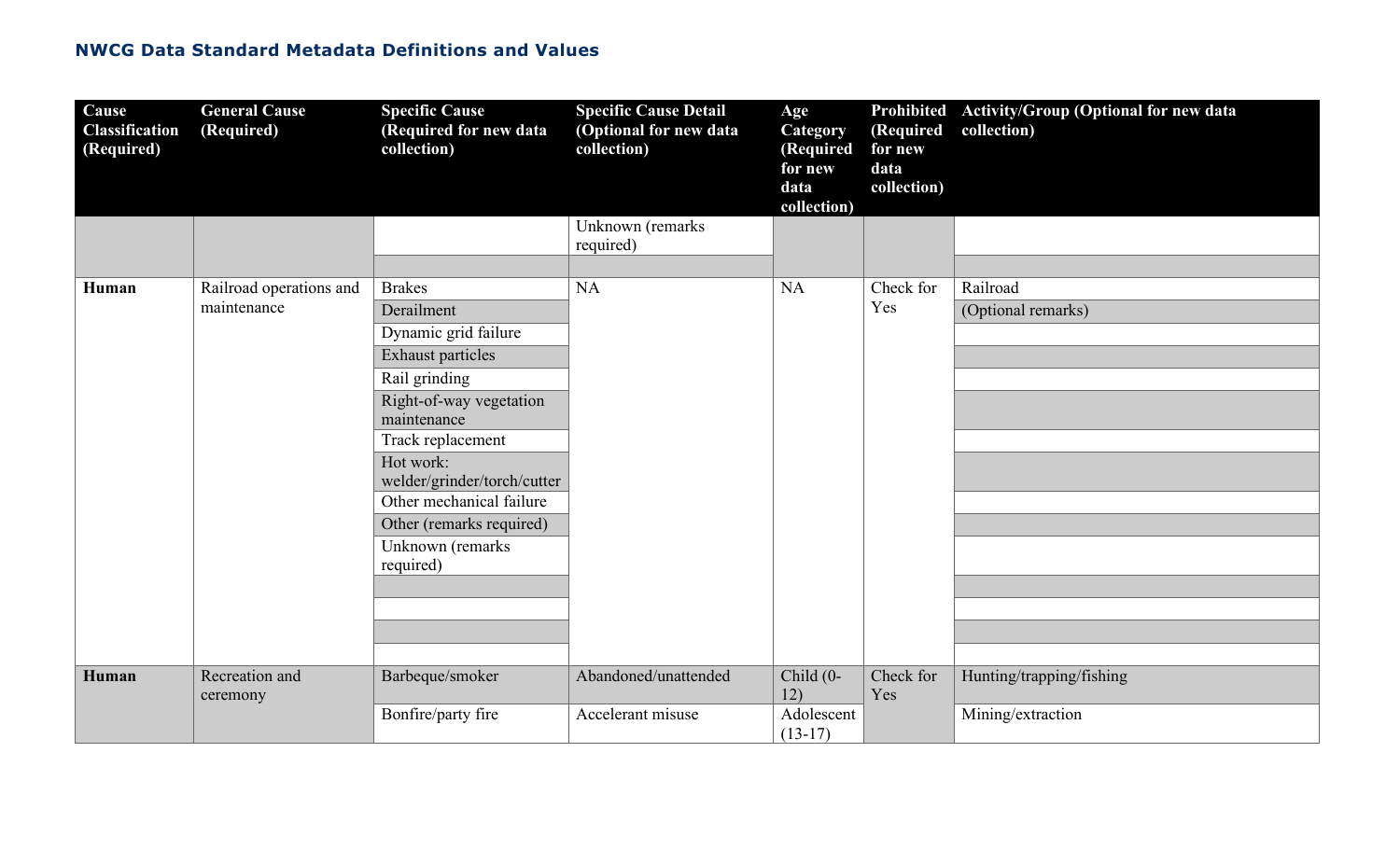| Cause<br><b>Classification</b><br>(Required) | <b>General Cause</b><br>(Required) | <b>Specific Cause</b><br>(Required for new data<br>collection) | <b>Specific Cause Detail</b><br>(Optional for new data<br>collection) | Age<br>Category<br>(Required<br>for new<br>data<br>collection) | <b>Prohibited</b><br>(Required<br>for new<br>data<br>collection) | <b>Activity/Group (Optional for new data</b><br>collection) |
|----------------------------------------------|------------------------------------|----------------------------------------------------------------|-----------------------------------------------------------------------|----------------------------------------------------------------|------------------------------------------------------------------|-------------------------------------------------------------|
|                                              |                                    | Campfire                                                       | Burning prohibited material                                           | Adult<br>$(18+)$                                               |                                                                  | Private/residential                                         |
|                                              |                                    | Ceremonial fire                                                | Failure to follow permit<br>instruction                               | Unknown                                                        |                                                                  | Recreation                                                  |
|                                              |                                    | Gas<br>cooking/warming/lighting<br>device                      | Improper disposal hot<br>ashes/coals                                  |                                                                |                                                                  | Transient                                                   |
|                                              |                                    | Luminary (aerial/ground)                                       | Improper screening                                                    |                                                                |                                                                  | Other (remarks required)                                    |
|                                              |                                    | Outdoor<br>oven/fireplace/metal fire<br>ring                   | Inadequate clearance                                                  |                                                                |                                                                  | Unknown (remarks required)                                  |
|                                              |                                    | Other (remarks required)                                       | Other (remarks required)                                              |                                                                |                                                                  | (Optional remarks for all)                                  |
|                                              |                                    | Unknown (remarks)<br>required)                                 | Unknown (remarks<br>required)                                         |                                                                |                                                                  |                                                             |
| Human                                        | Smoking                            | Cigar/cigarette/pipe                                           | Battery/charger                                                       | Child (0-<br>12)                                               | Check for<br>Yes                                                 | Private/residential                                         |
|                                              |                                    | <b>Electronic Cigarettes</b>                                   | Discarded smoking material                                            | Adolescent<br>$(13-17)$                                        |                                                                  | Transient                                                   |
|                                              |                                    | Drug paraphernalia                                             | Lighter/matches                                                       | Adult<br>$(18+)$                                               |                                                                  | Other (remarks required)                                    |
|                                              |                                    | Other (remarks required)                                       | Other (remarks required)                                              | Unknown                                                        |                                                                  | Unknown (remarks required)                                  |
|                                              |                                    | Unknown (remarks)<br>required)                                 | Unknown (remarks)<br>required)                                        |                                                                |                                                                  | (Optional remarks for all)                                  |
| Human                                        | Misuse of fire by a<br>minor       | Lighter/matches                                                | <b>NA</b>                                                             | Child (0-<br>12)                                               | Check for<br>Yes                                                 | Private/residential                                         |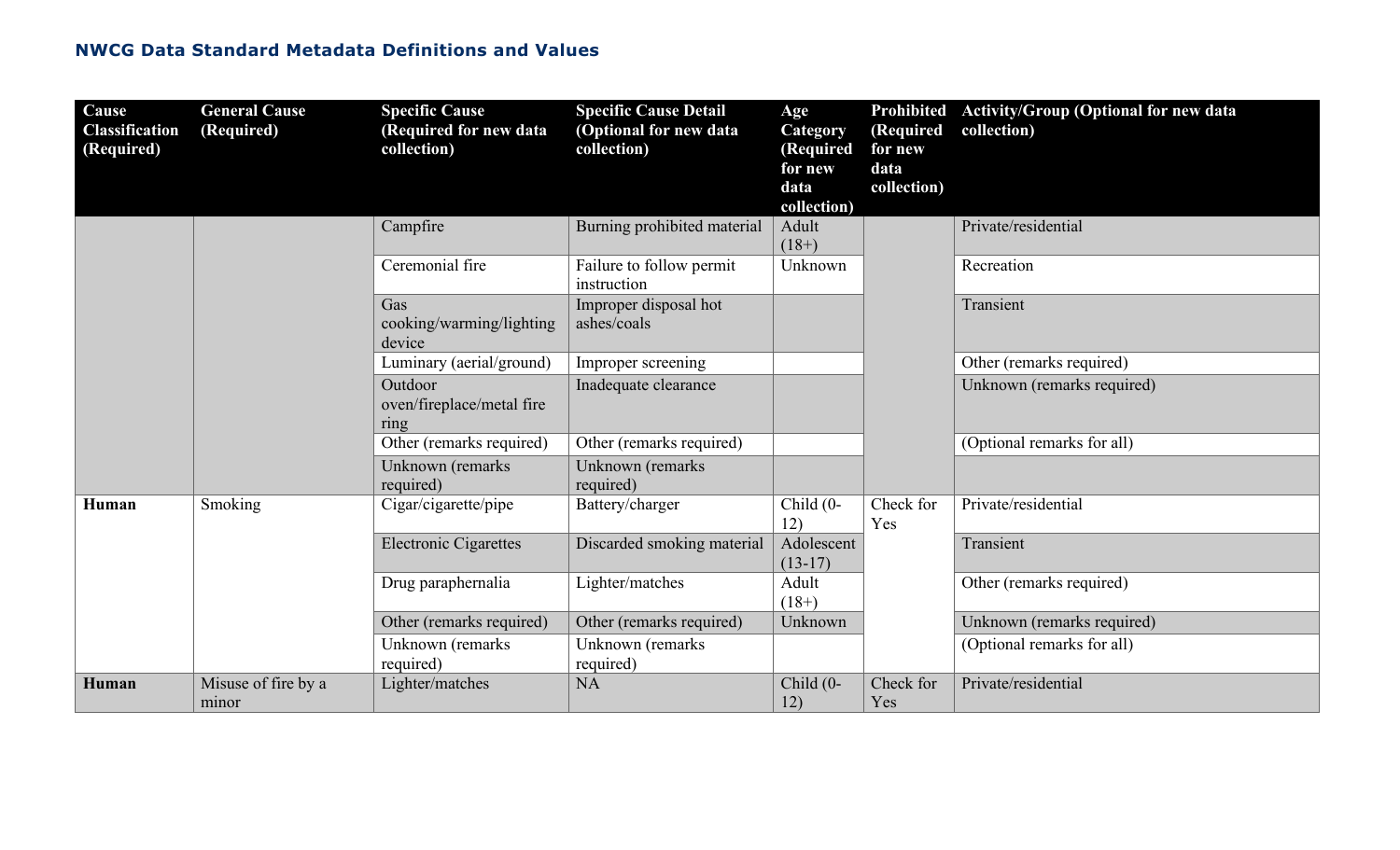| Cause<br><b>Classification</b><br>(Required) | <b>General Cause</b><br>(Required) | <b>Specific Cause</b><br>(Required for new data<br>collection) | <b>Specific Cause Detail</b><br>(Optional for new data<br>collection) | Age<br>Category<br>(Required<br>for new<br>data<br>collection) | (Required<br>for new<br>data<br>collection) | Prohibited Activity/Group (Optional for new data<br>collection) |
|----------------------------------------------|------------------------------------|----------------------------------------------------------------|-----------------------------------------------------------------------|----------------------------------------------------------------|---------------------------------------------|-----------------------------------------------------------------|
|                                              |                                    | Glass                                                          |                                                                       | Adolescent                                                     |                                             | Transient                                                       |
|                                              |                                    | refraction/magnifying<br>glass                                 |                                                                       | $(13-17)$                                                      |                                             |                                                                 |
|                                              |                                    | Incendiary device                                              |                                                                       | Unknown                                                        |                                             | Other (remarks required)                                        |
|                                              |                                    | Flint/friction                                                 |                                                                       |                                                                |                                             | Unknown (remarks required)                                      |
|                                              |                                    | Other (remarks required)                                       |                                                                       | Minor<br>(historical                                           |                                             | (Optional remarks for all)                                      |
|                                              |                                    |                                                                |                                                                       | only)                                                          |                                             |                                                                 |
|                                              |                                    | Unknown (remarks<br>required)                                  |                                                                       |                                                                |                                             |                                                                 |
| Human                                        | Arson                              | Device                                                         | <b>NA</b>                                                             | Child (0-<br>12)                                               | Check for<br>Yes                            | <b>NA</b>                                                       |
|                                              |                                    | Hot set                                                        |                                                                       | Adolescent<br>$(13-17)$                                        |                                             |                                                                 |
|                                              |                                    | Other (remarks required)                                       |                                                                       | Adult<br>$(18+)$                                               |                                             |                                                                 |
|                                              |                                    | Unknown (remarks<br>required)                                  |                                                                       | Unknown                                                        |                                             |                                                                 |
| Human                                        | Other causes                       | Electric fence                                                 | Animal contact                                                        | Child (0-<br>12)                                               | Check for<br>Yes                            | Construction                                                    |
|                                              |                                    | Illegal substance                                              | Glass                                                                 | Adolescent                                                     |                                             | <b>Electrical utilities</b>                                     |
|                                              |                                    | manufacture                                                    | refraction/magnification                                              | $(13-17)$                                                      |                                             |                                                                 |
|                                              |                                    | Spontaneous combustion                                         | Haystacks/hay bales                                                   | Adult<br>$(18+)$                                               |                                             | Farming/ranching                                                |
|                                              |                                    | Structure                                                      | Improper disposal hot<br>ashes/coals                                  | Unknown                                                        |                                             | Government/tribal activities                                    |